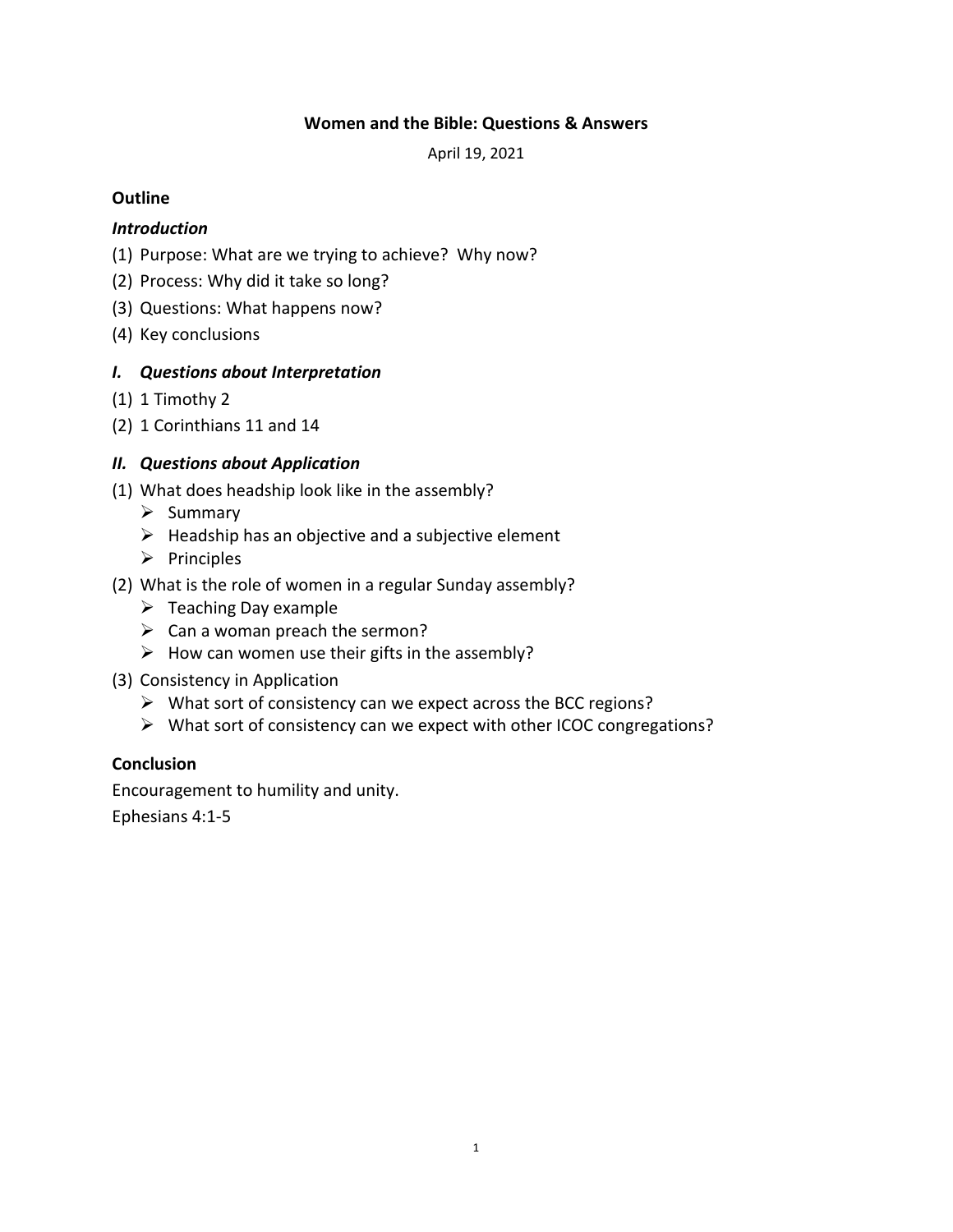### **INTRODUCTION**

Welcome back! I hope you have recovered from our teaching day mountain adventure. This is our first Questions and Answer session. And one of the first questions was "why are we doing this and why now?"

# *(1) Purpose: What are we trying to achieve with this elaborate community teaching process?*

- $\triangleright$  We want to gain a more fully understanding of the role of women
- $\triangleright$  Most importantly, we want to establish a solid biblical foundation without presuppositions: we tried very hard to embark our bible study without a bias or desire for a specific outcome in mind – which is not easy to do and why we need a team to help each other stay focused on Scripture.
- $\triangleright$  Development of a framework for application for the BCC
- $\triangleright$   $\rightarrow$  the main reason for "why now?" Maintain the unity of the Spirit in our church

### *(2) Process: Why does it take so long?*

- $\triangleright$  Community teaching takes time: a short synopsis of the process
	- $\blacksquare$  ICOC Teachers  $\rightarrow$  "The Bible and Gender"
	- **BCC Teachers**  $\rightarrow$  **Teaching foundation for the BCC: what do the teachers say?**
	- Diverse, multi-generational taskforce  $\rightarrow$  Guiding principles
	- Region leaders & wives + Elders & wives  $\rightarrow$  Application
	- **Teaching Day**  $\rightarrow$  **not "Valdur's teaching" but the result of our community teaching (I** stand fully behind it  $\mathcal{B}$ )
- $\triangleright$  We are now in the last part of the process

### *(3) Questions: What happens now?*

- $\triangleright$  We received over 180 questions
- $\triangleright$  What are the next steps?
	- Elders and region leaders together with their wives still working through some of the details of implementation
	- Today we are covering principles and some specific applications on some of the more popular asked questions.
	- But each of your questions is important I read prayerfully through all the questions. A team of brothers and sisters has reviewed all questions and helped me prioritize those which have been the most frequently asked.
	- We will have another follow-up video once the elders & region leaders & wives have worked through all open issues
	- We will attempt to answer some of your questions personally since the questions cover a wide variety of topics
	- Zoom-based office hours
- $\triangleright$  This is a process!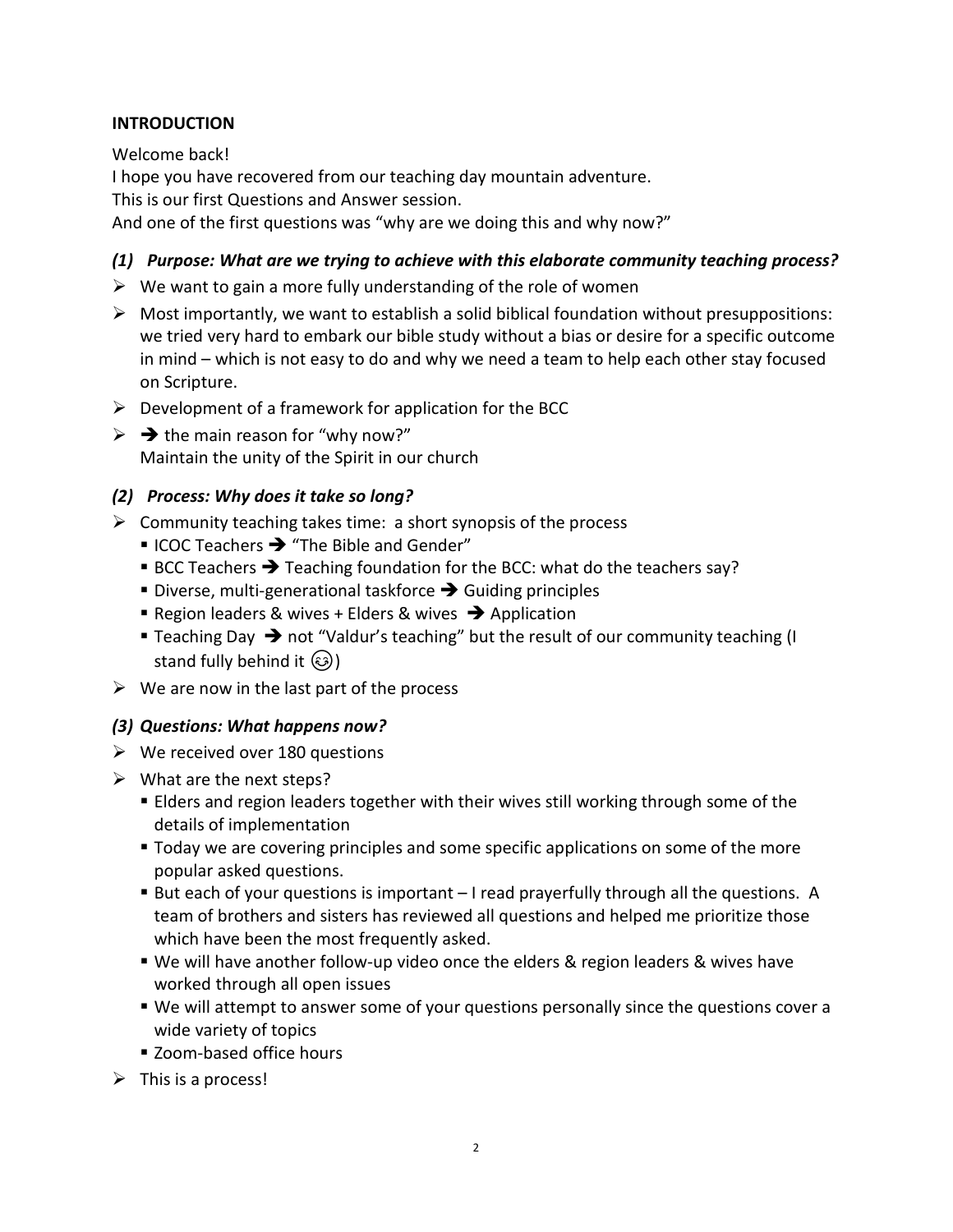### *(4) Key Conclusions: Summary of the main principles from the teaching day*

- $\triangleright$  Women and men were created by God to equally reflect the nature and character of God.
- $\triangleright$  Women and men are not identical in every way. They were created by God for roles in the family and the church that overlap but are not identical.
- $\triangleright$  In the family and the church women and men need to be empowered to use their gifts while fulfilling their gender specific roles (e.g., headship).
- $\triangleright$  While the principles are clear, some of the details are left for decision and discussion.
	- This is how God works with his people: we are made in His image and he wants us to get His heart and His mind and He often leaves it up to us to work out the details.
	- Other examples: appointment of first "deacons" in Acts 6, in general, roles in the church, such as elders, evangelists, teachers.
- $\triangleright$  An admonishment to (1) not trying to "push the boundaries," and (2) not to adopt a "pharisaic" attitude. A "checkbox" mentality is not the way to read the Bible.

**Transition**: we have two sets of questions, (1) Bible Interpretation and (2) application.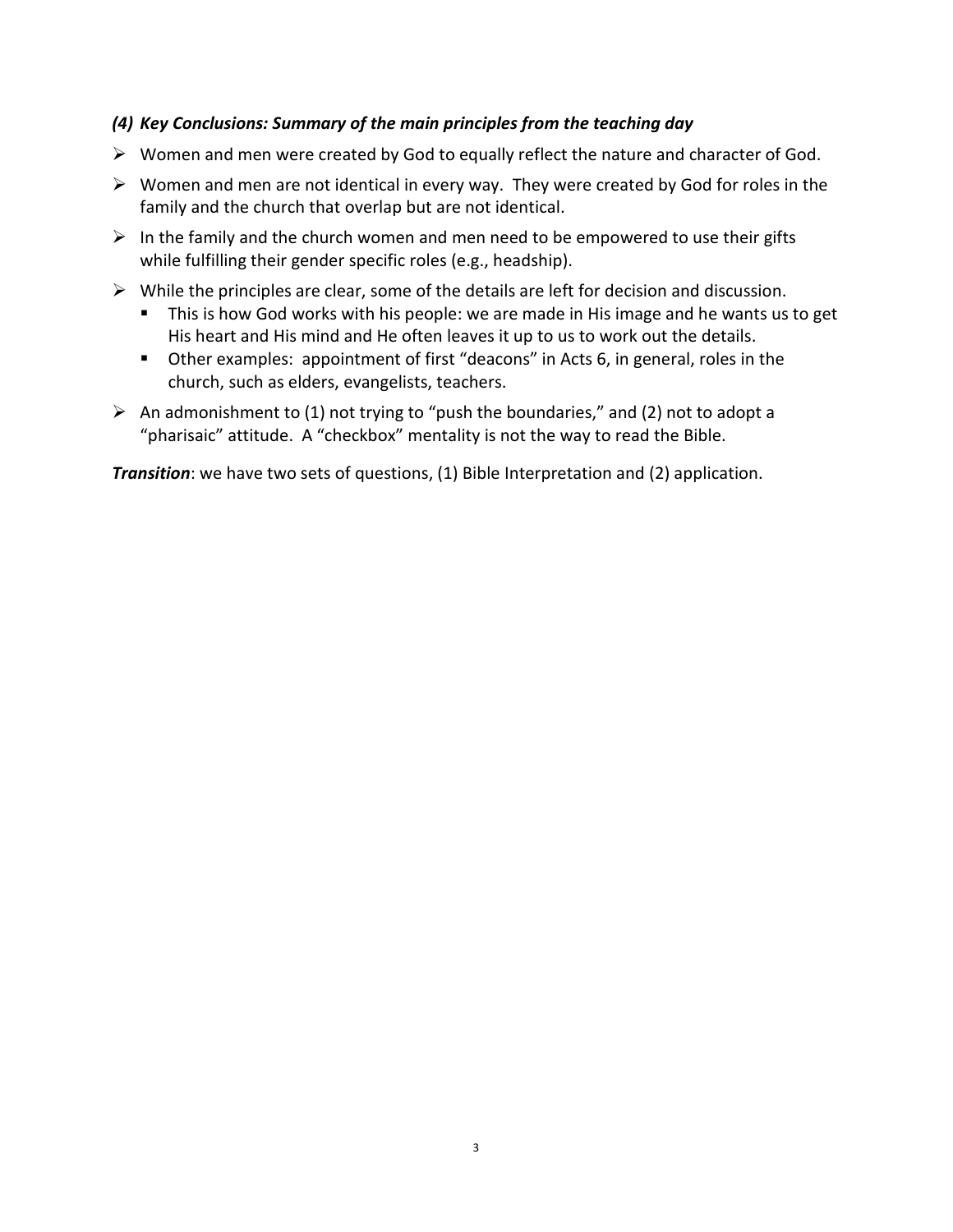# **I. QUESTIONS ABOUT INTERPRETATION**

How our interpretation was developed … We looked at Scriptures in 1 Corinthians 11 and 14, as well as 1 Timothy 2. And we interpreted them together – following the interpretation principle of our high view of Scripture that means the Bible does not contradict itself.

We had a number of questions regarding our interpretation of 1 Timothy 2:8-15.

## *(1) Questions to 1 Timothy 2*

- We looked at 1 Timothy 2:8-15, and in particular at verse 12: *I do not permit a woman to teach or to assume authority over a man; she must be quiet*.
- The fact that we cannot conclude with certainty on the meaning of *authenteo* does not mean we dismiss or don't use the Scripture
- $\triangleright$  While the text reflects a situational correction, it teaches a timeless principle by referring back to the creation order
- $\triangleright$  This timeless principle is the headship principle in the assembly that some of the women seem to violate by *how* they spoke
- $\triangleright$  This interpretation is consistent with the corrections in 1 Corinthians 11 and 14

We received a number of questions regarding our interpretation of 1 Corinthians 11 and 14.

# *(2) Questions to 1 Corinthians 13 & 14*

- $\triangleright$  What is cultural and what transcends culture?
	- No Scripture is to be dismissed as "cultural" *All Scripture is inspired by God and is useful for teaching, for rebuking, for correcting, for training in righteousness* (2 Timothy 3:16-17)
	- Therefore, we need to take all Scripture into account
	- The biblical writers used Scripture to demonstrate the timelessness of Scripture, examples are Paul and the creation order, Jesus referring back to Moses, etc
	- Timeless principles that 1 Corinthians 11, 14 and 1 Timothy 2 have in common: free use of gifts in the assembly, headship in the assembly, factually and visibly established
	- We must "map" cultural applications from back then to our culture here and now, example: the holy kiss (1 Corinthians 16:20)

*Transition*: with these comments I covered a good number of questions concerning interpretation, but certainly not all of them. As I said earlier, we want to follow up on all questions. So, stay tuned. Now let's come to application questions.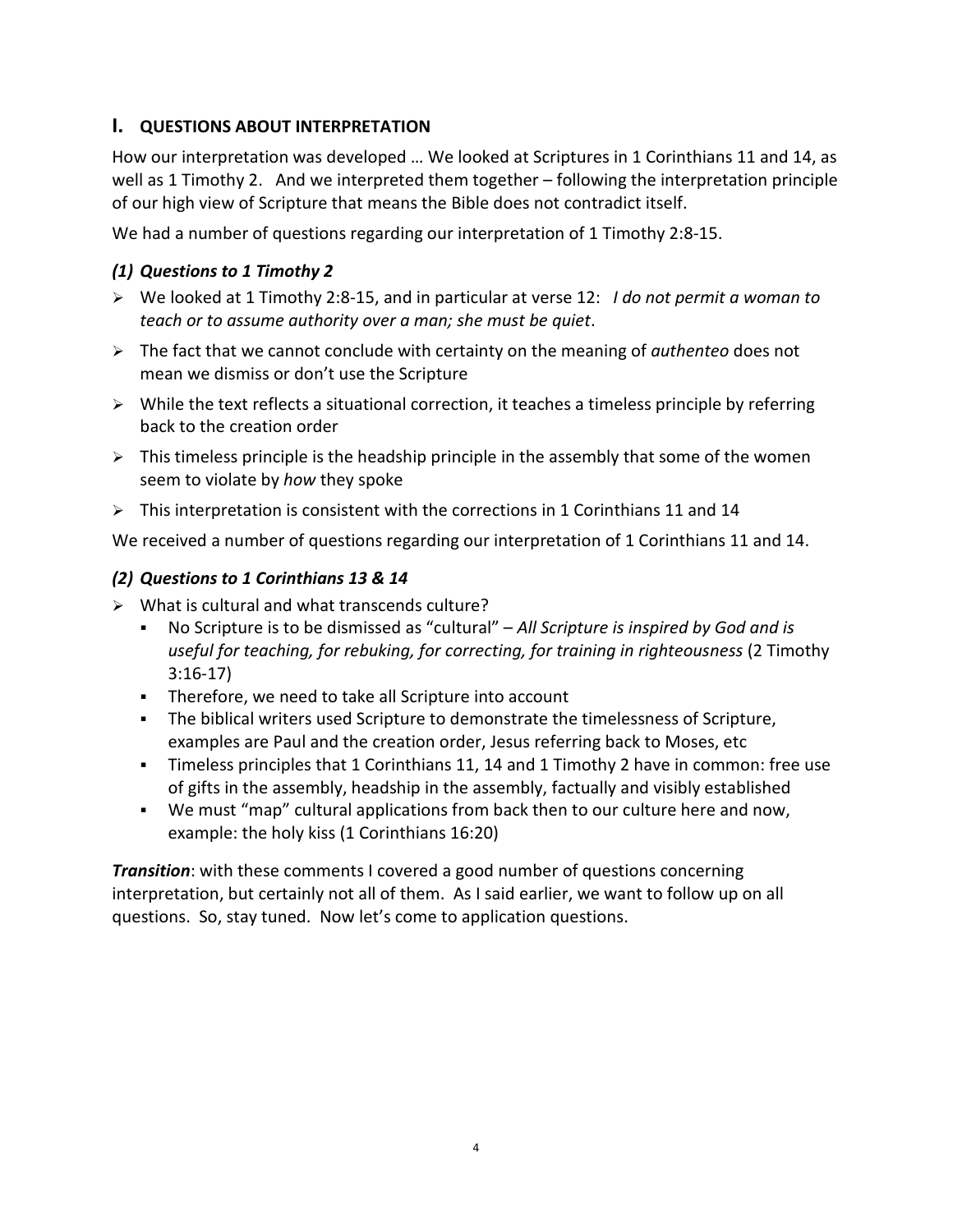# **II. QUESTIONS ABOUT APPLICATION**

## *(1) What does headship look like in the assembly?*

We received probably most questions about how headship applies in the assembly, and what situations qualify as the assembly.

- $\triangleright$  Summary
	- While answering these questions, one thing we want to clarify is that as a church, when we say the word headship, it might seem like we're saying that in all circumstances, men are over women. To be plain, that is not what we believe.
	- We believe that our bible study has shown us that the principle of headship applies primarily in meetings of the ekklesia, of the assembly. That doesn't mean women can't use their gifts there, it simply means that when they use them, they must observe the principle of headship. While observing it, they can use those gifts freely.
	- Our assembly meetings are our Sunday services, our midweek services, our bible talks and family group meetings. In those settings we believe the Bible clearly shows us that women should use their gifts freely while observing headship.
	- There are so many other environments in which we gather as a church: topical seminars, support groups, bible studies, children's ministry rooms, missions society meetings, HOPE events and so much more. While there will almost certainly be exceptions along the way, for the most part the principle of headship would not apply in those settings.
- $\triangleright$  Headship has an objective and a subjective element
	- Headship needs to be both (1) factually (biblically) implemented, and (2) given the proper appearance in the assembly.
	- Paul clearly was not just teaching a "delegated" headship principle but was concerned about the appearance as well. Unity requires order and order needs to be visible.
	- The appearance aspect of the principle is the more difficult part: it has multiple aspects, which can have a cultural dimension and are somewhat subjective.
	- Also, obviously, the biblical principle of headship in itself is a foreign concept in the culture of today's world.
- $\triangleright$  Principles
	- **The headship principle is a foreign concept in the world, in particular because it is a** "Jesus-like" headship. Headship is based on Jesus' self-less, self-sacrificing Agape love and has nothing to do with domineering, controlling, chauvinistic, abusive behavior that is so often found in the world. May God help us not to confuse in any way such ungodly thinking or practice with Jesus' benevolent, servant-leadership – not in our homes and not in our church!
	- **The meaning of how things are being done gets easily lost. Repeated teaching and** reminding seems important.
	- When a sister shares her convictions in the assembly the brothers should hear them with open hearts. At the same time the sisters speaking needs to understand the context and purpose in which she is serving and the limitations she has while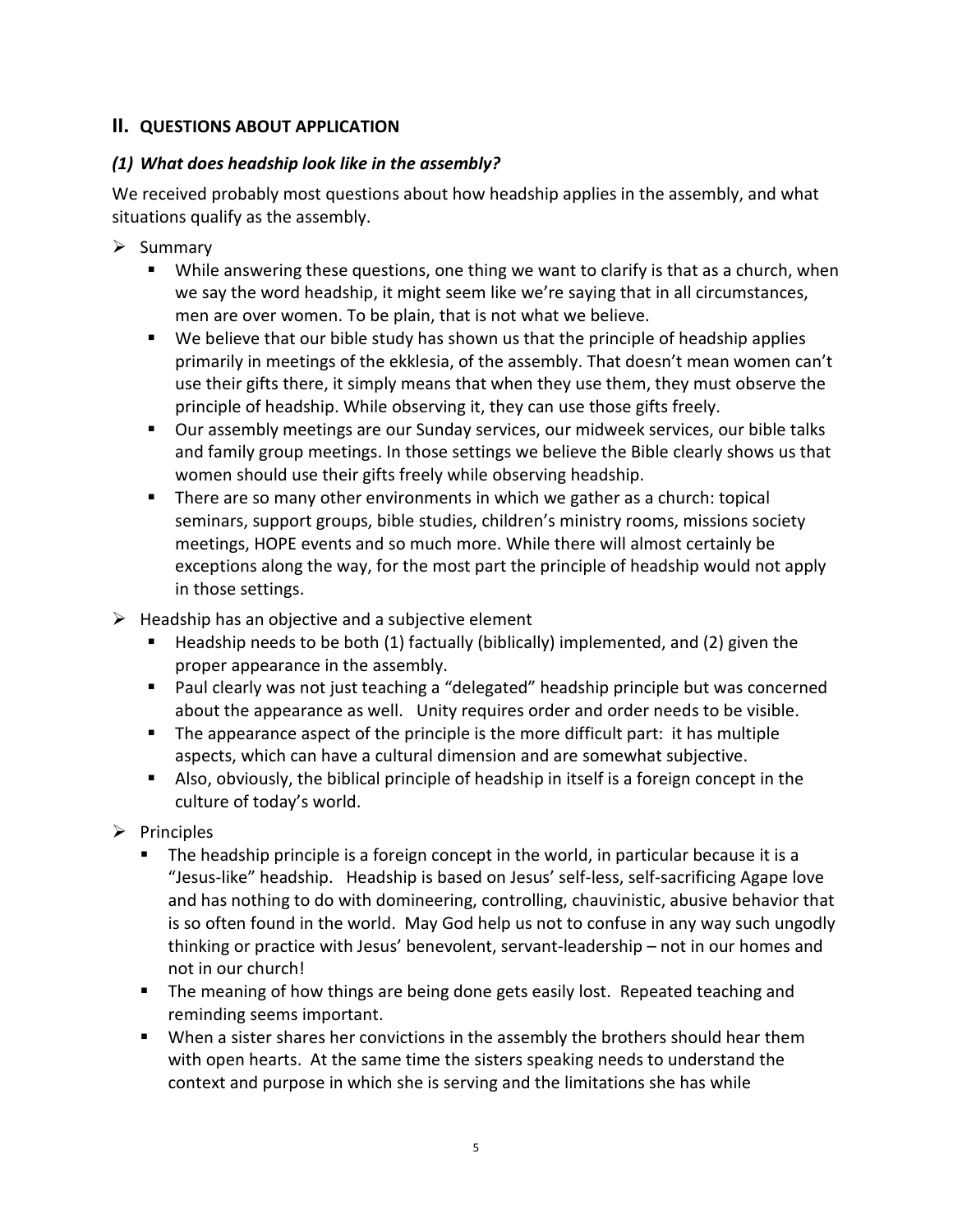speaking. We should not get caught up in positions or where a brother stands but ought to be reflecting on the preparation for our sister speakers in a healthy and helpful way.

**There is a danger of falling into a Pharisaic mode where we become burdensome and** overly restrictive in the way we provide guidance. Let's not do that!

## *(2) What is the role of women in a regular Sunday assembly?*

- $\triangleright$  The example of the Teaching Day which was a meeting of the ecclesia
	- $\blacksquare$  there was a display of headship in Valdur
	- there were 4 sisters (Katy, Angela, Hannah, and Alexandra) who gave a word of instruction
	- they used scriptures
	- $\blacksquare$  they did not have a man stand beside them
	- $\blacksquare$  they were the sole presenter
	- they did so without a communicating an attitude of being or wanting to be in control
- $\triangleright$  Sisters can fulfill similar roles in the assembly on Sunday morning
	- they would not be the main speaker/preach the lesson, for that would violate headship
	- they can participate in different parts of the worship based upon their abilities, talents and appearance of headship
	- these could include being a part of the welcome, communion message, praying, and announcements
	- Sisters can give a "word of instruction" as they did in the Teaching Day, but not as the main speaker.
- $\triangleright$  In a regular Sunday assembly, the headship principle applies as in all assembly meetings.
- $\triangleright$  Can a woman preach a sermon in a Sunday assembly? We believe that the preacher on a Sunday morning is perceived as having a role of authority and leadership over the assembly which would be in conflict with the headship principle.
- $\triangleright$  When women use their gifts in a mixed gender audience, headship should not be in question

*Transition*: again, a reminder that the principles of "free use of gifts in the assembly" and the "principle of headship" need to work together and not be in conflict.

# *(3) Consistency of Application*

- $\triangleright$  We received a number of questions on consistency of application
- $\triangleright$  What sort of consistency can we expect across the Boston Church regions?
	- We have a strong determination to have consistent practices across the regions of the Boston Church that implement the clear principles that we have taught
	- One of the questions raised: what to do if I struggle with a matter that is taught in our church?
	- My personal approach: It may sound strange to you but in some cases my own opinion on such teachings are not in line what we teach as a church and what the elders have agreed as our teaching. I realize that I am not always right, even as a teacher and I am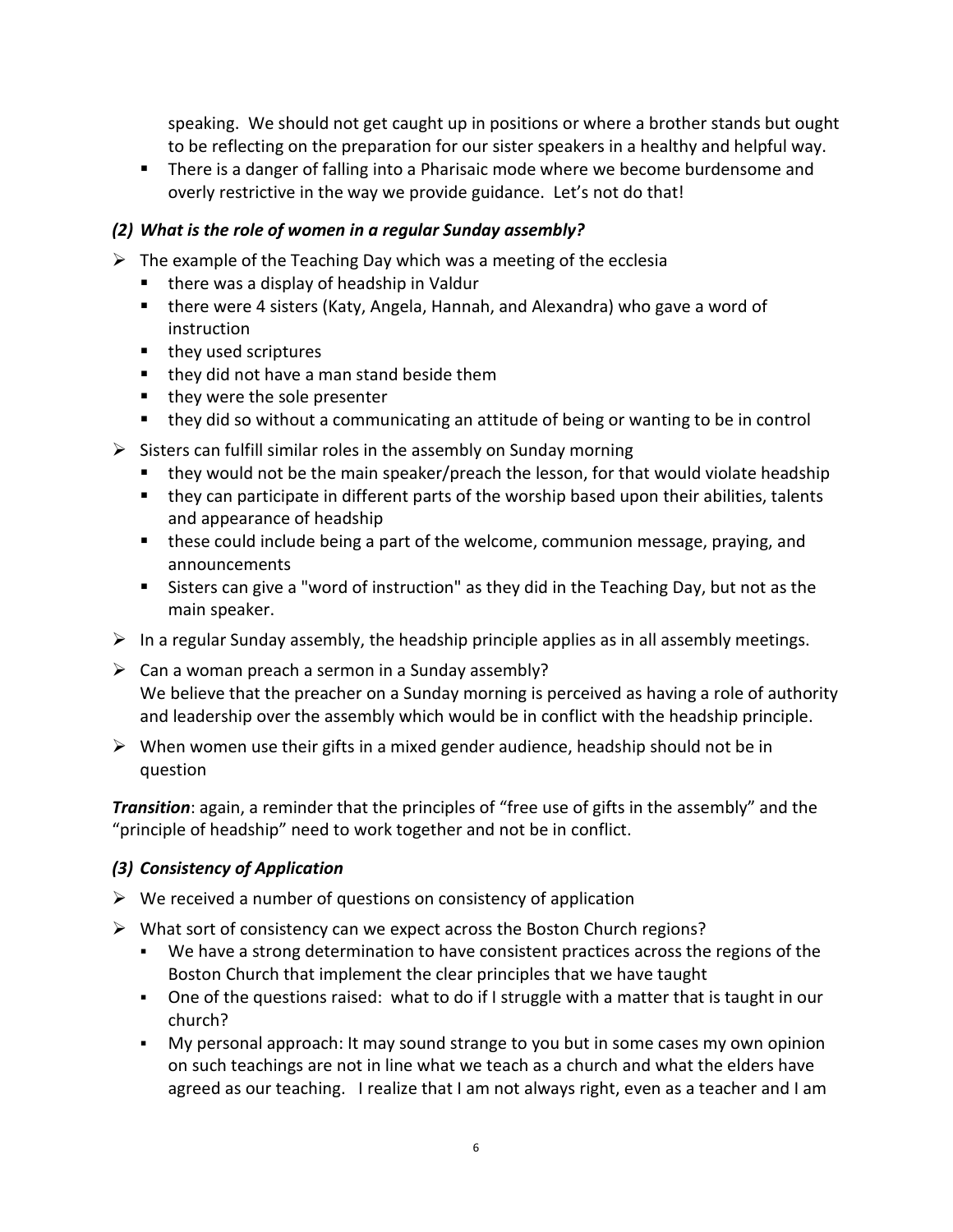deeply committed to the community teaching principle. How do I deal with such a situation?

**Philippians 3:15-16 → Context: Paul is pressing on toward the goal of become complete** or mature!

*All of us, then, who are mature should take such a view of things. And if on some point*  you think differently, that too God will make clear to you. <sup>16</sup> Only let us live up to what *we have already attained/*

- (1) Can I see and embrace the logic of bible interpretation, even if it is not exactly how I will land? I make sure I can explain and teach it.
- (2) I want to have a submissive heart and will submit to the elders or majority conclusion of the elders. It is a good practice in humility.  $\circled{e}$
- (3) I will keep my opinion to myself (with the exception of discussions with my wife and among friends, teachers, elders). When the issue comes up with the elders I make my case.
- (4) Why? God is very, very concerned about me doing my part to keep the unity in His church. That's my personal conviction.
- It is my hope and my prayer that any differences will be in degree, not in the understanding of the principles and practices that the elders and region leaders agree to and that …
- if we disagree we can do so with humility, a heart of submission and love.
- What sort of consistency can we expect with other ICOC congregations?
	- Jews and Gentiles had different practices yet maintained unity.
	- The ICOC teachers services team put together a paper to provide guidance for others churches as it has provided guidance for us. "The Bible and Gender" book is a beautiful example of unity in our fellowship.
	- Each church will make its own determination and ideally go through a process similar to ours.

*Transition*: we leave it with this for today.

- I know what we only addressed a subset of the questions posed.
- As I stated, we want to answer all questions, in a second video, with personal responses and with online or in person opportunities for more discussion.
- I am deeply grateful for all the feedback that we have received, in encouragement as well as by posing so many great questions.